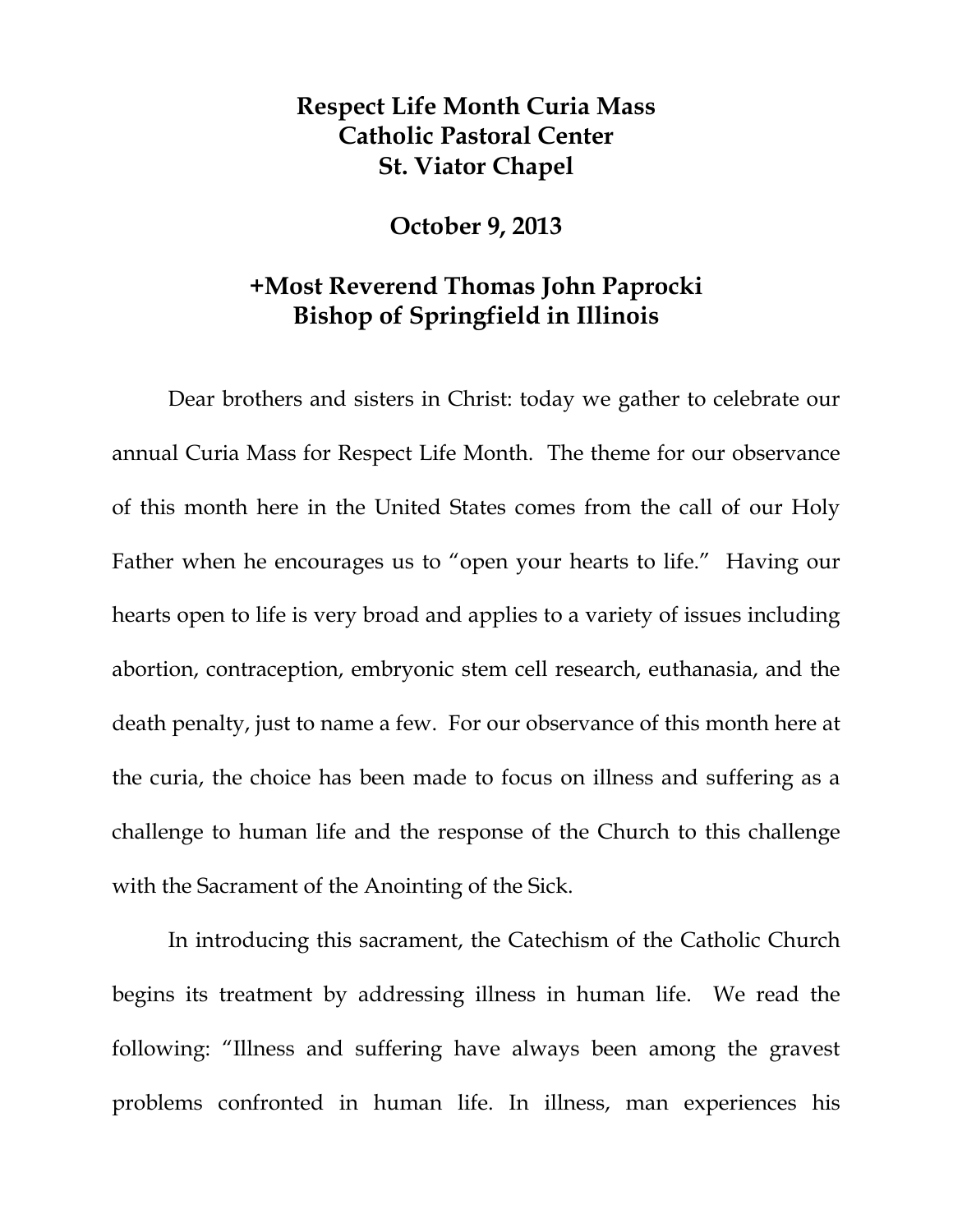powerlessness, his limitations, and his finitude. Every illness can make us glimpse death."1 Because of the fact that illness and suffering cause us to confront this reality of death, it can have a very profound impact on our lives. For some, the experience of illness can lead to "anguish, selfabsorption, sometimes even despair and revolt against God."2 Others find it an opportunity to search for God in the midst of their suffering and to return to Him if they have drifted away from Him. In either case, the experience of illness and suffering constitutes a significant trial for any Christian.

 In the Gospel passage that we just heard about the Good Samaritan, we see the compassion that Christ has toward those who experience this trial of suffering. He makes it His concern to see to it that the traveler who has been injured on his journey is not left alone, but is taken care of and treated with love and mercy. Christ shows his preferential love for the sick elsewhere in the Gospel as he heals the illnesses of those who come to Him burdened with their infirmities. This assistance given during those years of His public ministry while here on earth has been passed on to His Church, specifically by means of the Sacrament of the Anointing of the Sick.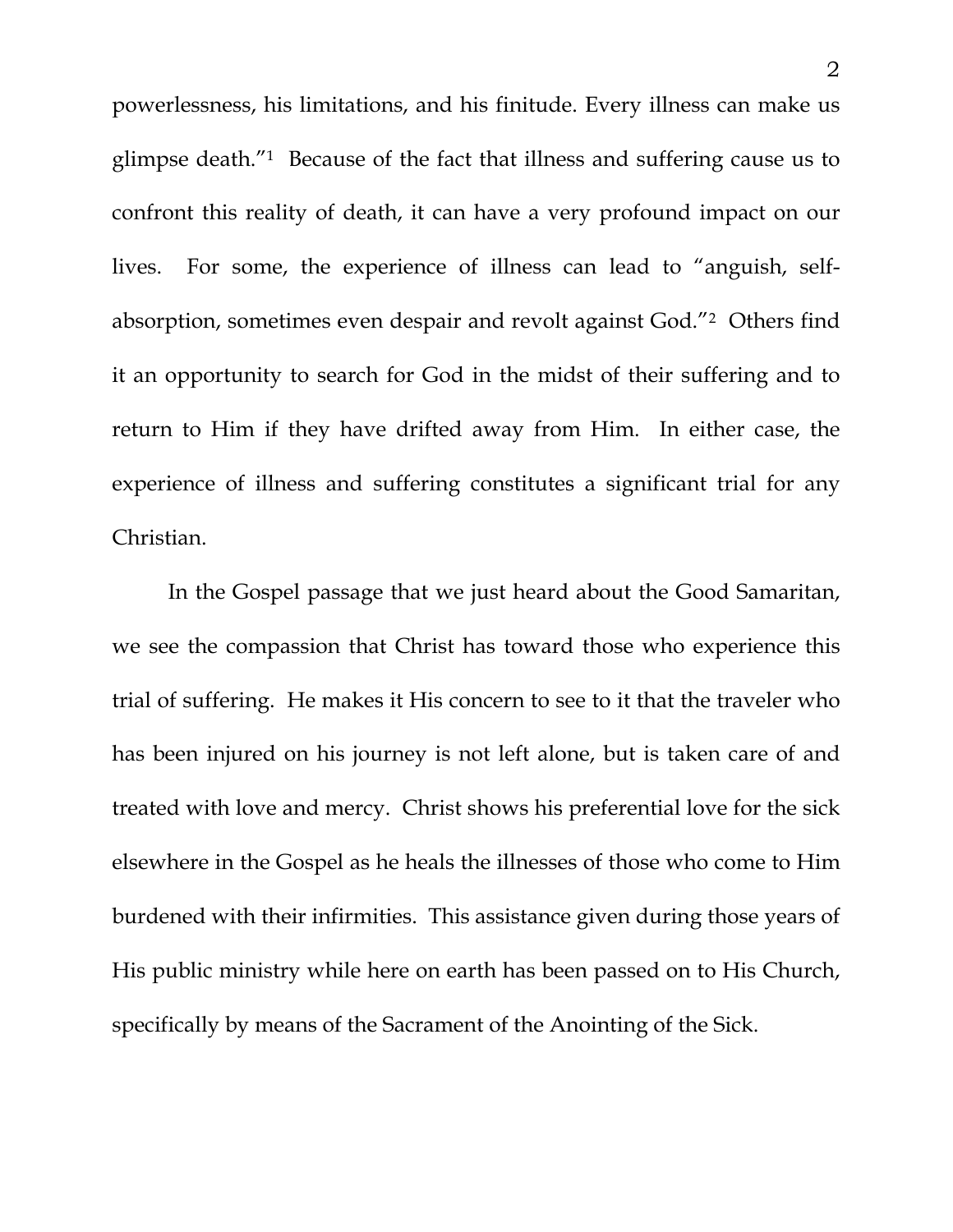There is a common misconception among some people who see this sacrament as some sort of magical anointing. There is an expectation that it will bring about a physical healing in the person who is ill, and if that does not happen, their faith can be challenged. To combat that, we are reminded that the physical healings that Christ brought to those who were ill were always accompanied by some sort of spiritual healing. Christ's healing addresses the whole person and the healing that we are most in need of is not physical, but spiritual. In fact, the Catechism says that the Sacrament of the Anointing of the Sick brings about a "restoration of health, *if* it is conducive to the salvation of [the] soul."3 More important than a merely physical healing is the strength that Christ gives to us to patiently endure whatever suffering we have and to never lose hope in the fact that He is close to us and will never abandon us in the midst of those struggles.

 While it is important for us to be aware of the purpose and effects of this sacrament for our own well-being when we encounter illness and suffering, it is likewise important for us to be aware of it for the well-being of others. Our life as Christians is not isolated from the lives of others. Rather, we are intimately connected to one another in the Body of Christ